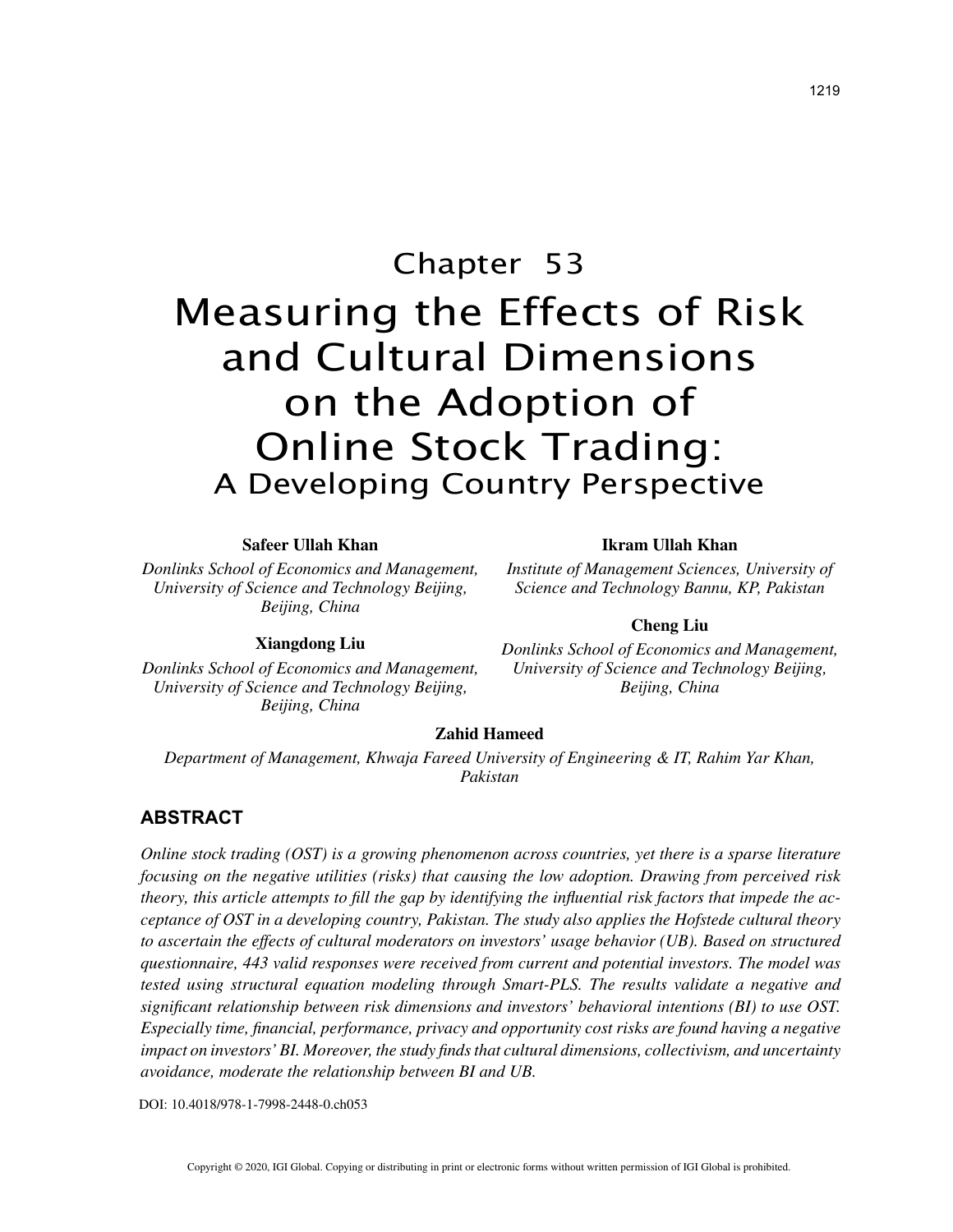## **1. INTRODUCTION**

Today, the Internet proliferation has radically changed the operations of brokerage houses and has enabled them to provide online services to their clients for performing seamless transactions irrespective of time and location (Ramayah, Rouibah, Gopi, & Rangel, 2009). Internet stock trading is the provision of online access by the brokerage houses to their client to execute buy or sell stock orders on the brokerage's Internet-based proprietary trading platforms (Carlos Roca, José García, & José de la Vega, 2009). High liquidity of financial assets, low transactions fees, faster transactions, better information transparency are the direct advantages whereas checking stock quotations, receiving real-time market news, performing transactions from anywhere and anytime are the indirect benefits that investors can gain from online stock trading (Guiso & Sodini, 2013; Lee-Partridge & Ho, 2003). The provision of online services to clients is also advantageous for brokers as it increases revenue by reducing operational expenses (Yiu, Grant, & Edgar, 2007). Traditional settings require excess staff and physical offices for smooth business operations (Cheng, Lam, & Yeung, 2006).

Despite the multiple advantages, high-speed digital gadgets/computers, and Internet access, the online stock trading is still in its infancy (Tai & Ku, 2013). In this respect, scholars have identified different factors by using the dominant information technology models<sup>1</sup> that contribute to investors' decision regarding adoption of online stock trading. For instance, social factors, facilitating conditions, information quality, compatibility, complexity, relative advantages (Lee-Partridge  $\&$  Ho, 2003) perceived security, perceived privacy, perceived trust, usefulness, ease of use (Carlos Roca et al., 2009) injunctive norms, descriptive norms (Ramayah et al., 2009). However, the literature reveals a limited focus on reflecting the inhibitors (perceived risks) of online stock trading. There are fewer studies that examined perceived risk in the context of online stock trading adoption (Lee, 2009b; Tai & Ku, 2013). These studies used perceived risk as a single construct or with some specific dimensions. The current literature on technology acceptance divides risk into various dimensions, for example financial, time, physical, privacy, psychological, opportunity cost risks etc. (Featherman & Pavlou, 2003; Kassim & Ramayah, 2015; Martins, Oliveira, & Popovič, 2014). Such dimensions are still unexplored in the context of online stock adoption, especially in developing countries. In this regard, the perceived risk theory (PRT), i.e., the users' behavioral perception of risks, can be appropriately used to explain the acceptance process. In addition to PRT, this study uses the cultural theory of Geert Hofstede (1980) for evaluating the moderation effects of cultural dimensions on the usage behavior of online stock trading adoption.

Perceived risk dimensions are considered as key factors preventing customers' intentions regarding the adoption of information technology (Martins et al., 2014). Khedmatgozar and Shahnazi (2017) found that various risks are involved in online banking adoption, thereby, corporate clients in Iran prefer traditional banking method. Another study conducted Yang, Liu, Li, and Yu (2015) identified risk dimensions as main inhibitors of customers' mobile acceptance. Cultural dimensions have an influence on customers' adoption of IT. For example, Chen and Barnes (2007) reported that in contrast to Korea's online trade rate (54%), customers in Taiwan have lower trust on e-business, therefore, their online trade rate is only 20% (Lee, 2009b). The technology acceptance is profoundly dependent on users' cultural dimensions (Zhang, Weng, & Zhu, 2018). Using cultural theory, Baptista and Oliveira (2015) identified positive effects of the five cultural dimensions<sup>2</sup> on mobile banking usage behavior. Similarly, Khan, Hameed, and Khan (2017) found Individualism/Collectivism (I/C) and Uncertainty avoidance (UC) as significant moderators in online banking usage behavior. This study believes that the investors might be affected by their cultural values in the adoption of online stock trading.